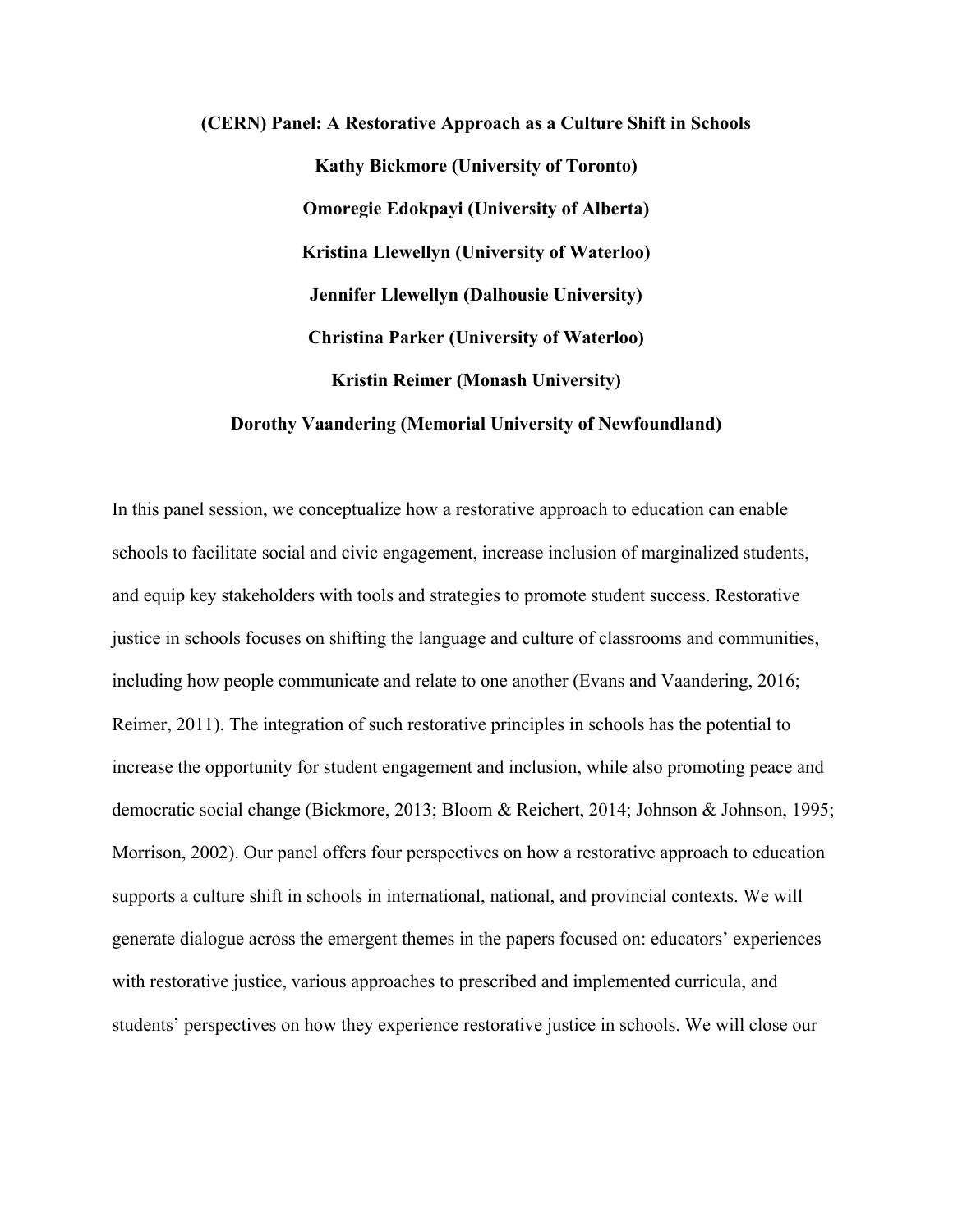panel by inviting reflection on pathways forward for future research on restorative justice in schools in diverse school contexts.

### **(1) Across the Nations: What cross-nation scans of Restorative Justice Education can tell us about school culture change**

#### **Kristin Reimer (Monash University) & Dorothy Vaandering (Memorial University of Newfoundland**

Australia and Canada are currently engaging in cross-nation scans that explore the perceptions of educators of their schools' engagement with Restorative Justice Education (RJE). The first official record of any school in the world using RJ is in Australia, 25 years ago; Canada followed soon after. Pausing now to take stock is important. The scans, conducted through national surveys, national symposia, and case studies, seek to answer the following questions about RJE and school culture change within their own contexts: Where have we been, where are we now and where to from here? In this early stage of the research, we are seeking to understand patterns and points of disconnection between the two studies. Is there merit in comparing the results of two nations? When two national studies are held in conversation, do we learn more about our specific contexts? Do we learn something meaningful about culture change more generally?

## **(2) Restorative Spaces in Education: Finding Potential for Relationality in Nova Scotia and Ontario Schools**

**Kristina Llewellyn (University of Waterloo) Jennifer Llewellyn (Dalhousie University)** This paper examines the spaces, or lack thereof, available within schools for a restorative approach to education through a comparative examination of prescribed and enacted curricula in Nova Scotia and Ontario schools. A restorative approach to learning is often associated with the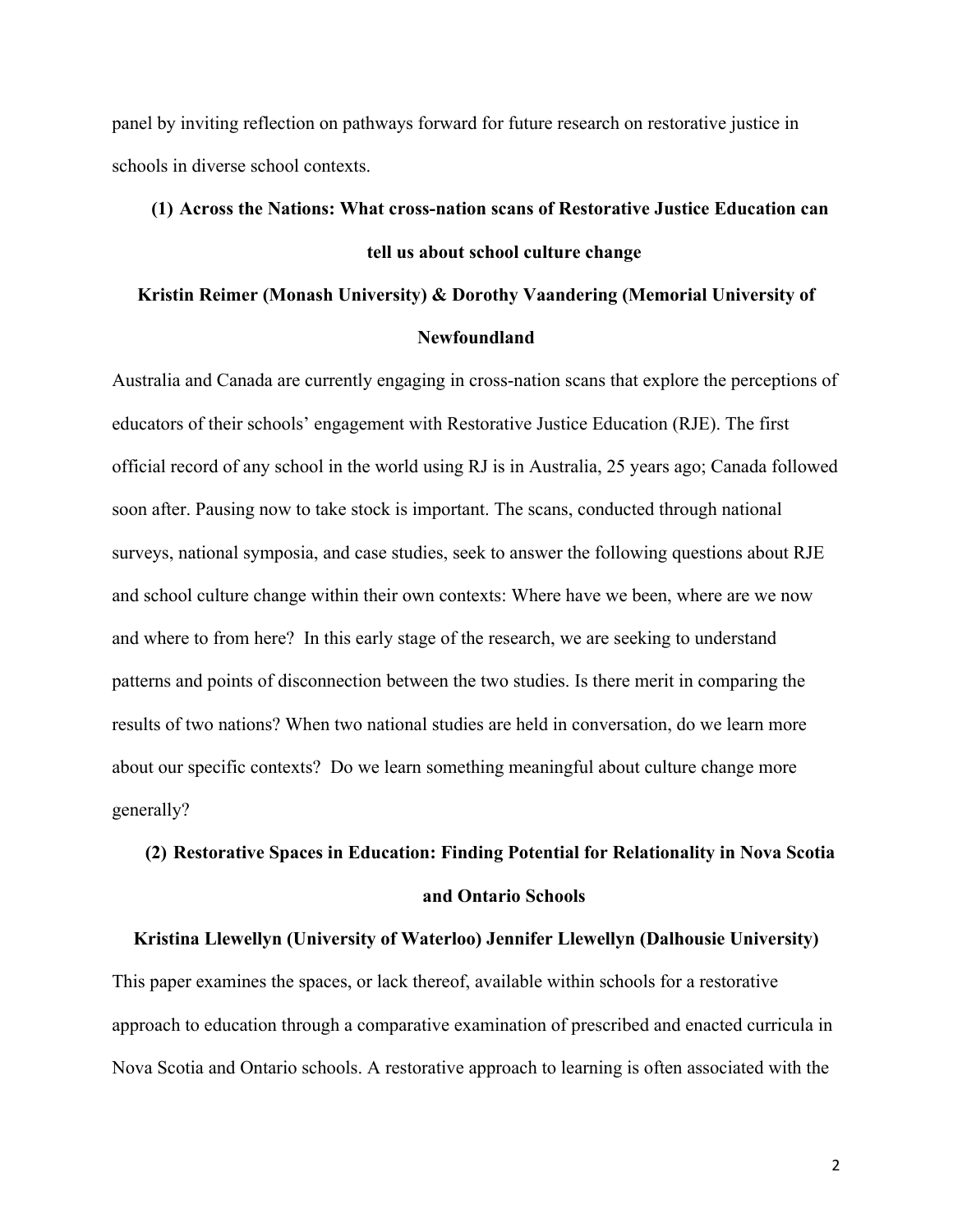redress of negative behaviour. Disciplinary issues are not however the core of this approach. A restorative approach is attentive to the promotion and protection of positive relationships within schools. The core of this approach is relationality. Relational theory challenges the inadequacies of neoliberal social theory that characterizes (Downie and Llewellyn 2011) much of education today. It is an approach that makes principles such as democratic deliberation and active citizenship central to learning (e.g. Giroux 2005). We argue through a discourse analysis (Fairclough & Wodak 1997) of curricula that 'official' spaces for relationality are limited. We also explore teachers' narratives to demonstrate ways educators have created space for restorative principles. We conclude by offering ways to reimagine how schools can shift the pedagogical and curricular emphasis away from the individual learner towards relational education communities (Llewellyn 2011).

## **(3) The Phenomenology of a Restorative Graduate Classroom Omoregie Edokpayi (University of Alberta)**

This presentation seeks to reflect on my phenomenological experience of Restorative Justice (RJ) as an international student in Canada. As one of its core objectives, RJ invites us to a paradigm shift in our worldview. Therefore, researchers continue to show interest in how RJ impacts the lives of those who respond to this call. I experienced a change in my worldview after taking a 3 credit course in Restorative Justice in Education (RJE). My lived experience in doing RJ in the classroom triggered a shift in both ways of my epistemology and ontology. Evidence from my previous study reveals a similar impact on my course mates. This presentation will describe how RJE *gives itself to me* and how I make meaning out of its *showing and appearances*. This phenomenological and meaning-making experience will provide evidence to the potential impact of RJE in culture change when we implement it in our educational institutions and personal life.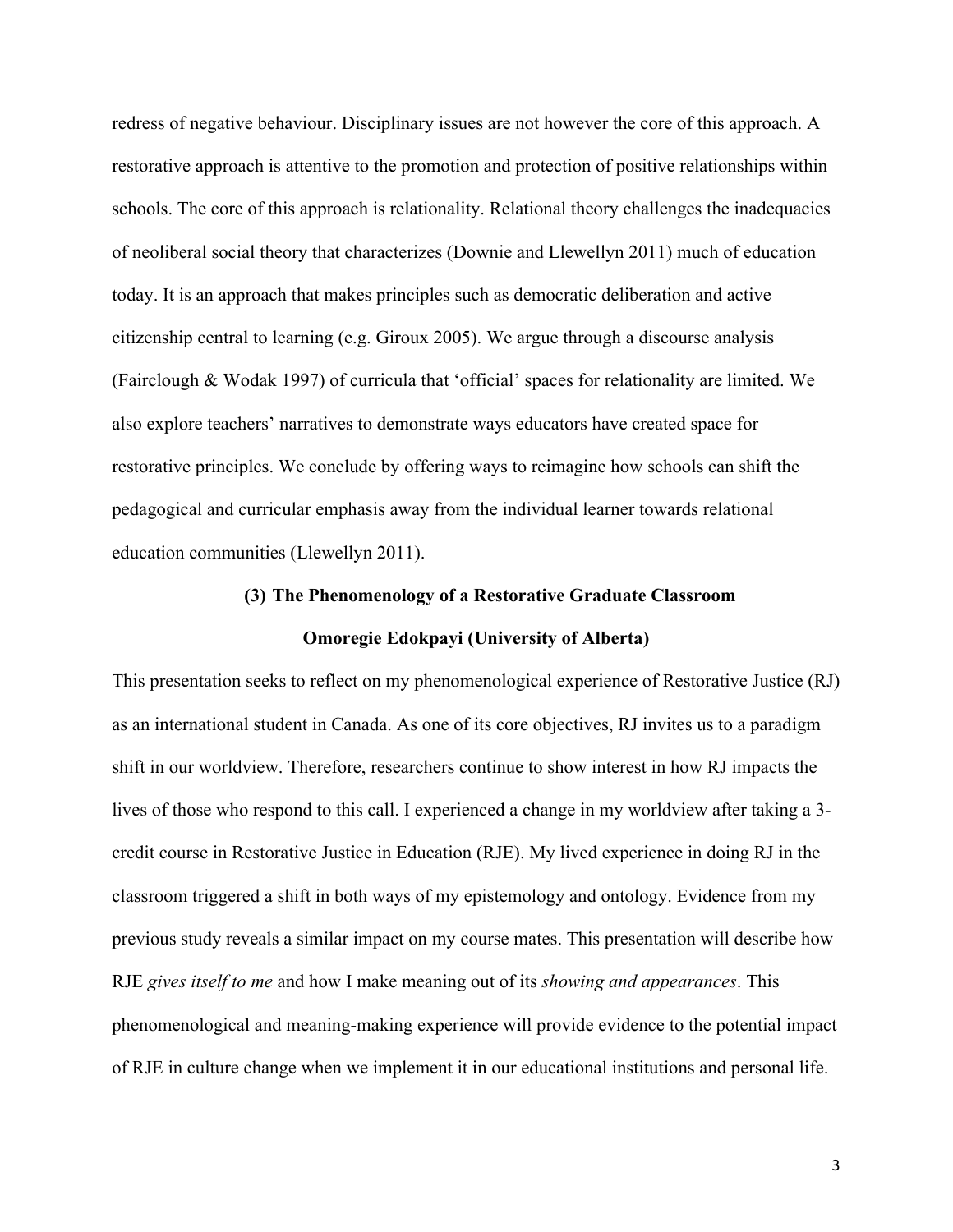#### **(4) Facilitating Restorative Classroom Dialogue through Peace Circles**

#### **Christina Parker (University of Waterloo) & Kathy Bickmore (University of Toronto)**

Inclusive dialogue about conflicts is a core element of democracy and peacebuilding, yet quite rare and challenging for teachers in public classrooms. Our paper explores how some urban Ontario teachers who had participated in professional development on restorative practices actually enacted such practices in their classrooms—specifically, how teachers engaged diverse students in restorative justice education. Equally important, the study examines how diverse students responded to the various conflict dialogue learning opportunities as enacted—who was included and how. Our classroom observations, teacher interviews, and student group interviews in diverse classrooms show how selected teachers and students addressed conflicts as a learning opportunity and experienced a restorative culture shift in their classrooms. Thus, we examine how teachers' practices, beliefs, and needs in handling conflict can be influenced by a restorative culture shift to learning through constructive opportunities for dialogue and community building.